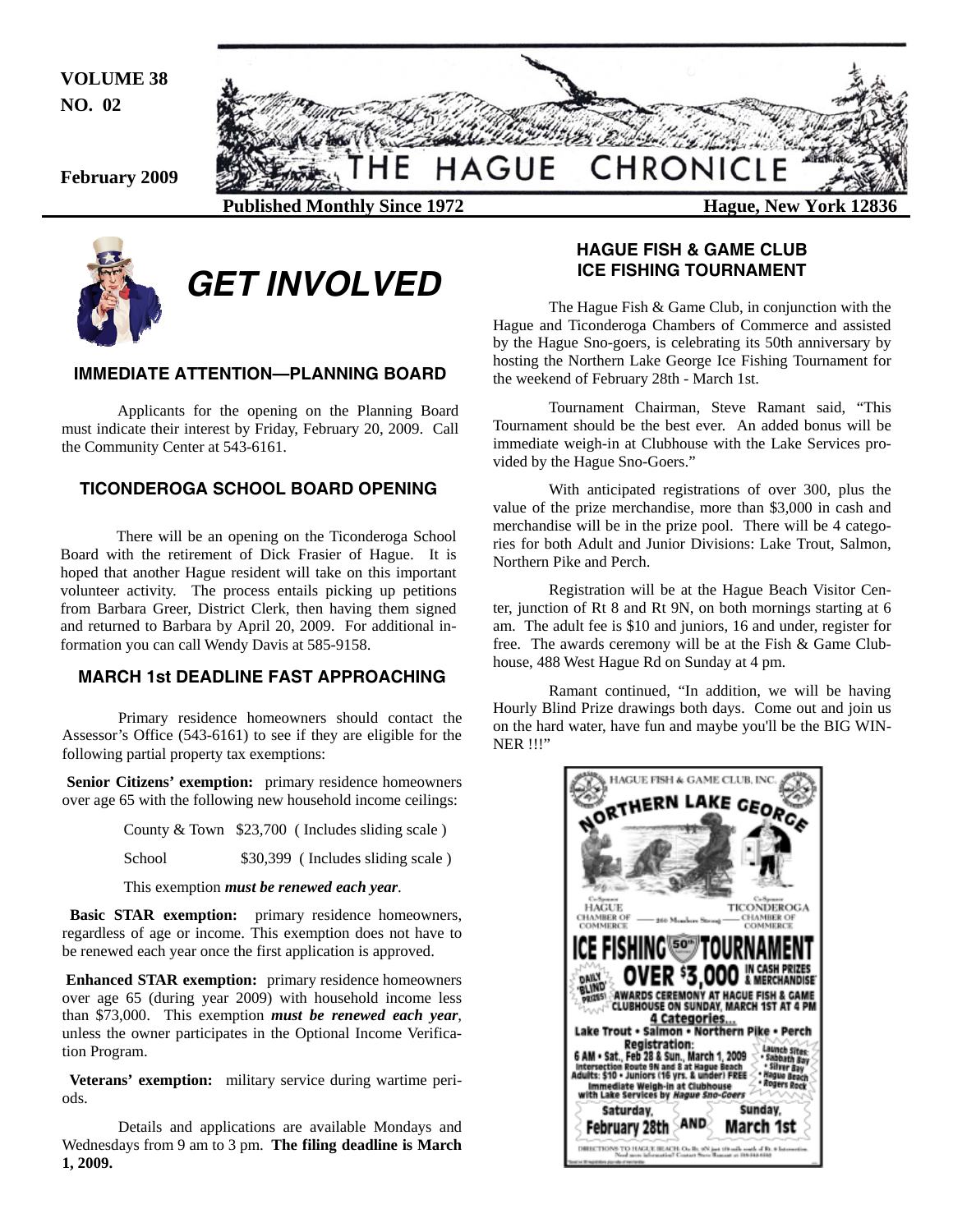## **20TH CONGRESSIONAL DISTRICT**

 On the political trail, Kirsten Gillibrand is now the Junior Senator from New York and an election will be held soon to fill her spot in the Congress. Running for the position of House Representative from the 20th District are Democrat Scott Murphy, a Glens Falls businessman and Jim Tedisco, leader of the Assembly Republican Conference in Albany.

## **MEMORIAL FLOWER BASKETS**

 A reminder that memorial donations for the hanging flower baskets which grace the downtown hamlet can be sent to the Town of Hague, PO Box 509, Hague, NY 12836-0509.

## *THE HAGUE CHRONICLE* **BOARD MEETS**

 Entering its 38th consecutive year, *The Hague Chronicle* Board of Directors held its annual meeting on February 3, 2009.

 Present were Judy Stock, Editor/Publisher, Dorothy Henry, Editor/Publisher Emerita, George Ianson, Treasurer, Nancy Young, Secretary, Christine Ianson and John Barber. Also on the Board are Michele Gautreau and Pat McDonough.

 The financial report indicates that the balance for 2008 was \$8969.04. That amount will be decreased by current expenses due of \$1,136 and purchase of a new laptop computer and printer/scanner. Funds beyond current operating expenses are held in a CD and the interest is used to fund *The Hague Chronicle*/Dorothy Henry scholarship for a Ticonderoga HS senior.

 The current mailing list contains 691 names and *The Hague Chronicle* is sent to 32 states and 2 foreign countries (Germany and Australia). It is currently staffed by 23 volunteer workers but more are always welcome - especially for reporting and special projects.

 As you have seen in the past two issues there is a new "look" to *The Hague Chronicle*. We would like your opinions and comments on the new "look" and would love to hear any suggestions or ideas you would like to share as we go forward.

 If you would like to volunteer, contact Judy Stock <HagueChronicle@nycap.rr.com> or 518-543-6517. Send comments on the new "look" to Jim Henderson, the new Layout Editor <jimkhenderson@comcast.net > or 860-635-7300.

#### **WILDLIFE SIGHTINGS**

 Vinnie and Minna Jones reported seeing a fisher on two different occasions near their house on the Hague Brook. Vinnie said that it jumped from rock to rock in the brook because as he explained, "They don't like to get wet!"

 Dolly Kennedy, Dottie Henry and Gale Halm all spent time watching a barred owl in Pine Cove. Dolly sent us this report from "A day in the Life of a Barred Owl."



*Barred Owl photo courtesy of Gale Halm* 

"I arrived at Pine Cove early in the morning February 3rd, 2009 and pounced upon a fat gray squirrel. I found a sturdy limb outside of Dolly Kennedy's kitchen window where I could secure my killed prey. Although my feet are small and weak, I held onto my prey all day. After my three plus hour breakfast of three pulled pieces, resting and digesting for about fifteen minutes each time, I slept for the afternoon, twisting my head around every once in awhile. About 5 pm I started eating again and resting until I flew away about 6:45 pm."

## **SILVER BAY YMCA OF THE ADKS**

 Silver Bay's Community Membership is off to a flying start with 55 individuals and 3 families signing on since the offer took effect December 1, 2008. The Free Community Membership - a new initiative - is open to year-round residents of Silver Bay, Hague, Ticonderoga, Putnam, Crown Point and Bolton Landing. The offer, valid through March 31, 2009, gives community members access to Silver Bay's many winter activities like sledding on two designated sledding hills, hiking and snow shoeing on the 700-acre campus as well as use of the Fitness Center, access to ice fishing off Slim Point, and Spiritual Life programs. More details and a monthly schedule of hours and events - the Silver Bay Breeze - is available online at <www.silverbay.org>.

**THE HAGUE CHRONICLE** is mailed out by volunteers on the Thursday after the third Tuesday of each month. The deadline is six days earlier. Please send news or address corrections to Judy Stock at News deadline is six days earlier. Please send news or address corrections to Judy Stock at <**HagueChronicle@nycap.rr.com**>. *The Hague Chronicle* is supported by its readers and you may send your yearly (check your label) tax deductible contribution, made out to The Hague Chronicle, to George Ianson, Treasurer at: THE HAGUE CHRONICLE PO Box 748 Hague, NY 12836-0748 Editor/Publisher: Judy Stock (518-543-6517) Editorial Staff: Pat McDonough Layout Editor: Jim Henderson Our website: **www.thehaguechronicle.org**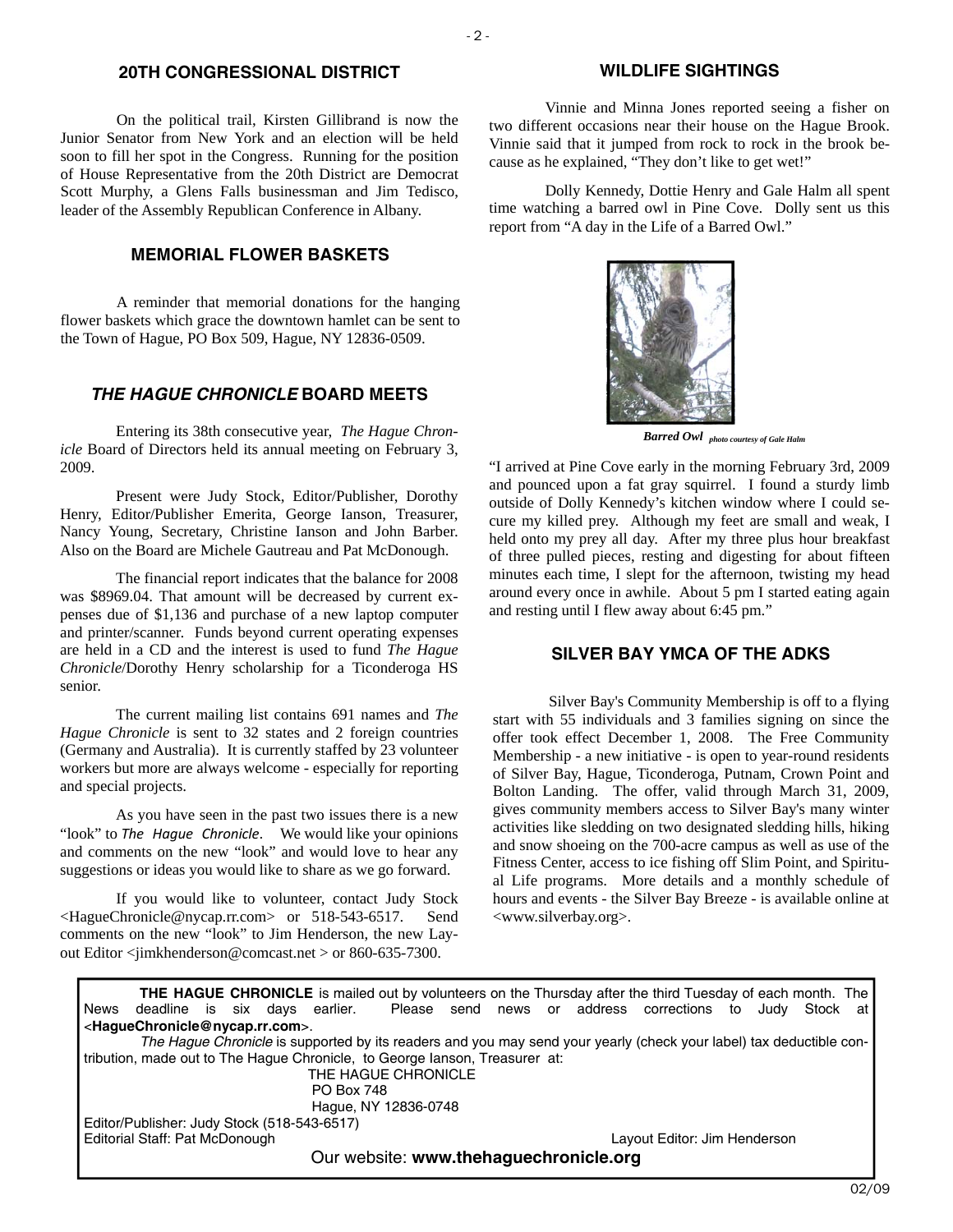#### **PANCAKE SUPPER**

 A free Shrove Tuesday Pancake Supper will be held at the Church of the Cross on February 24, 2009. The supper will be held from 4 - 6 pm in the Parish Hall at 129 Champlain Avenue, Ticonderoga, NY. Takeouts will be available and donations will be accepted.

## **ROAST BEEF DINNER**

A Public Roast Beef Dinner, sponsored jointly by the members of Mount Defiance Lodge No. 794, F&AM, and Fort Ticonderoga Chapter No. 263, Order of the Eastern Star, will be served Friday, February 27, 2009, at the Ticonderoga Masonic Temple, 10 Montcalm Street, Ticonderoga (across from the Stone House). Take-outs will be available from 4:30-5:00 pm, and dine-in is 5:00-6:30 pm in the downstairs dining hall. Tickets are \$10 for adults and \$7 for children 12 years old and under, and will be available both by advanced sale by members of the Masons and the Stars, and at the door. Public dinners by these two organizations are planned for the last Friday of each month through late Spring.

### **MEMORIAL DAY 2009**

The Hague Senior Citizens Club will once again be sponsoring the Memorial Day Celebration in town on SATUR-DAY, MAY 23rd. Please mark your calendars and start planning now. The day's events will include a Family Funfest at the Beach, Linda Benway's Doggie Show, and the Memorial Day Parade with a Dedication Service following. Starting February 23rd, the Parade Committee will be meeting every Monday at the Community Center at 9:30 am. Anyone who wishes to take part in the planning process, please stop in or give me a call - Madeline at 543-6130.

#### **BOWLING CHAMPS**

 Congratulations to Hague students Mara Haskell and Jordan McKee who are members of the Ticonderoga Girls Championship Bowling Team. The team won the league championship with a won-lost record of 52-12 games. They went on to win the NYS Section 7 championship and will head to Rochester on March 6th to compete in the State Tournament.

 Mara is a senior at Ticonderoga HS whose top game this season was 214. She is also an active member of the HVFD and recently became a certified EMT. Mara is the daughter of Meg and Tom Haskell of Hague.

 Jordan is an 8th grader whose interest in bowling started when she was only 5. Her high game this year was 221. She is also committed to a softball league outside of school and will try out for the Ticonderoga modified softball team. Jordan is the daughter of Glenn and Lori McKee of Hague.



#### **SENIOR CLUB NEWS**

 January's meeting of the Hague Senior Citzens Club turned out to be a great kickoff for our New Year with five new members coming on board! Certificates of Appreciation were presented to Judy Stock for her service as President of the Executive Board and to Pat McDonough for her service as Secretary. Also we celebrated Julia Middleton's January birthday since she is an honored member of our 90+ CLUB.

 Following our business meeting, the Club held a Humor Contest. Those present were divided into seven teams, each delivering one joke per round for the Judges to vote upon. Needless to say there was laughter galore and I am happy to say we have many talented comedians among our members.

 The Club had a lunch outing to the Fort View Inn on February 12th. Our monthly meeting will be held on Tuesday, February 24th at NOON (please note time change) for our annual Covered Dish Luncheon. Each member brings a dish to share and the Club will provide drinks, nibbles and dessert. Both of these activities will definitely help with those Cabin Fever Days!

 As always, we extend an invitation to all of you who are 50+ to come check out our Club on the 24th. New faces are always welcome. If you have any questions about the Seniors, please give me a call, 543-6130. ... Madeline Pelkey

#### **HVFD NEWS**

 The Hague Memory Tree, founded in 1988 by Imogene Frasier in memory of her son Dale, raised \$438 this year to benefit the Hague Ambulance Squad. We are most grateful for the thoughtfulness behind this annual gift.

 Plans are already in the works for our participation in the Memorial Day Parade and our annual Chicken Bar BQ which follows.

 Doug Sham, our fitness coordinator is busy organizing a Fire/EMS Challenge for early April at the Ti Middle School. It will be open to all Warren and Essex County Departments and will be entitled The 911 Challenge Cup. Watch for time and details in later editions.

 Fire Police members Dave Snow, Donna Trudeau, Tom Haskell Sr., Bob Rafferty and Joanne Trudeau recently attended a training session in Pottersville and all received their certification and/or re-certification.

 There were 5 Fire/EMS calls in January using 8 man hours.

 Local ice fishermen report that ice conditions on Lake George are variable; safe in some areas and not so safe in others, so if you do go on the Lake use due caution.

... Joe McCranels



02/09 *Mara Haskell and Jordan McKee*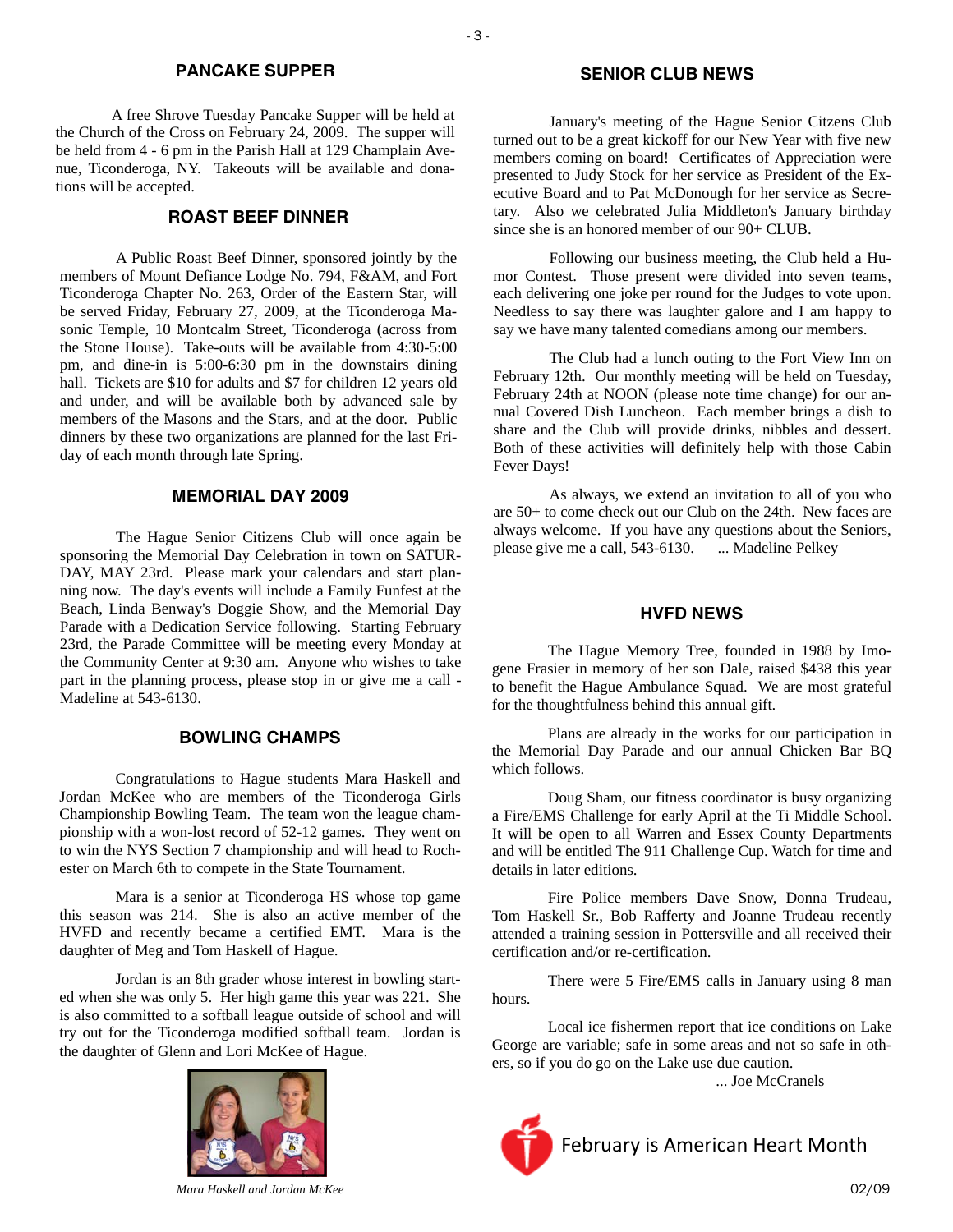## **TOWN BOARD SPECIAL MEETING - 1/22/09**

 $-4-$ 

 All Board members were present for a special meeting to discuss personnel issues, the Elan Associates plan for the Veterans Memorial Park and sewer district #2.

 A long-standing issue on the reinstatement of family coverage for a particular employee was resolved during an Executive Session.

 The Board decided to take down the American Legion structure and rebuild as a replica of the original. The Highway Department can help with the demolition and the American Legion members will have input on the options.

 Many concerns were raised by visitors dealing with the EDUs assigned to their property in sewer district #2. Once changes have been finalized, a new list of EDUs will be made and brought to a Board meeting for action.

## **TOWN BOARD SPECIAL MEETING - 1/27/09**

 All Board members were present for a special meeting to get input from the American Legion about the Veterans Memorial Park. They also learned that an Article 78 petition which was holding up funding for sewer district #2 had been withdrawn and the funds should be available.

## **TOWN BOARD MEETING - 2/10/09**

 Supervisor Dan Belden and Board members Dick Gladu, Mark Martucci, Rudy Meola and Edna Frasier were all present.

 They did the monthly audit of the books at 5 pm followed by a meeting with ZEO Cathy Clark at 5:30 pm reviewing the proposed LGPC stream corridor protection regulations. Then at 6 pm, the Board held a public hearing on the Telecommunication Ordinance and at 6:30 pm the regular meeting began.

 A moment of silence was held for Louis Fiallo and Ruth Strickling

 During the public comments several opinions were heard on the proposed LGPC regulations. [See related article on page 5]

#### **Town Board Committee Reports**

#### **1. Assessor & Justice:**

 All data inventory exemptions must be filed by March 1, 2009 and the tentative roll will be available on May 1.

#### **2. Buildings & Grounds/Enhancement:**

 The person who was to do the labor on the building is unable due to illness. The Board wants to review the insurance and pay rate before approving a suggested worker.

#### **3. Finance & Insurance:**

 Councilwoman Frasier reported that the Town 2008 books are closed out with a report due by the end of February. She also reported that money had to be taken out of a CD for general expenses.

#### **4. Fire Department:**

 Councilman Gladu reported that the Fire Department has completed its year-end financial statement and copies will be available to review before next month.

#### **5. Highway:**

 Superintendent Don Smith reported that the new type of salt would not be good on the back roads but the Board would like to experiment on Routes 9N and 8 to see if money can be saved and less salt used that could enter the Lake. The Board approved putting out bids for sand with a deadline for March 6, 2009.

#### **6. Museum & Historian:**

 Town Historian Crammond continues to computerize the old records.

#### **7. Personnel:**

 Council members Gladu and Frasier are working on manual updates.

## **8. Planning/Zoning/Stormwater:**

 The process for filing the vacancy on the Planning Board involves applications due by February 20, 2009, then interviews and a committee recommendation will be on the agenda for the next Board meeting.

 ZEO Clark will attend the APA Local Government Day in Lake Placid on March 24 and 25.

#### **9. Recreation/Promotion & Youth:**

 The Board approved supporting a suggestion by Councilman Meola to have a committee to plan events to promote the Town. He said that some ideas are to have events all day long for Memorial Day and more for the days of the Triathlon, Fourth of July, Arts Fair and an event in October. Bob Patchett will be on the committee and others will be added.

 The Board also authorized Councilman Meola to take 3 or 4 Hague students to the Warren County Youth Day at ACC. He also reported on statistics of a substance abuse survey of Warren County students.

## **10. Sewer Districts #1 and #2:**

 Supervisor Belden reported that Forest Bay is almost all finished and that money had been saved from original contract on the northern section.

## **11. Town Park:**

 The flower baskets will be going up and Councilwoman Frasier hopes to have a proposal for the Board by the next meeting on planting and watering the flowers. Also applications may be sent in for summer employment.

#### **12. Transfer Station:**

 Councilman Gladu has asked Casella Waste Management for a report on waste tonnage by product, class and month. He will then get a package together for a bid.

#### **In other business, the Board:**

 Received a request from the Senior Citizens Club Parade Committee for Town assistance with the Memorial Day parade and events. The main concern is traffic control.

Discussed working with the Highway Department.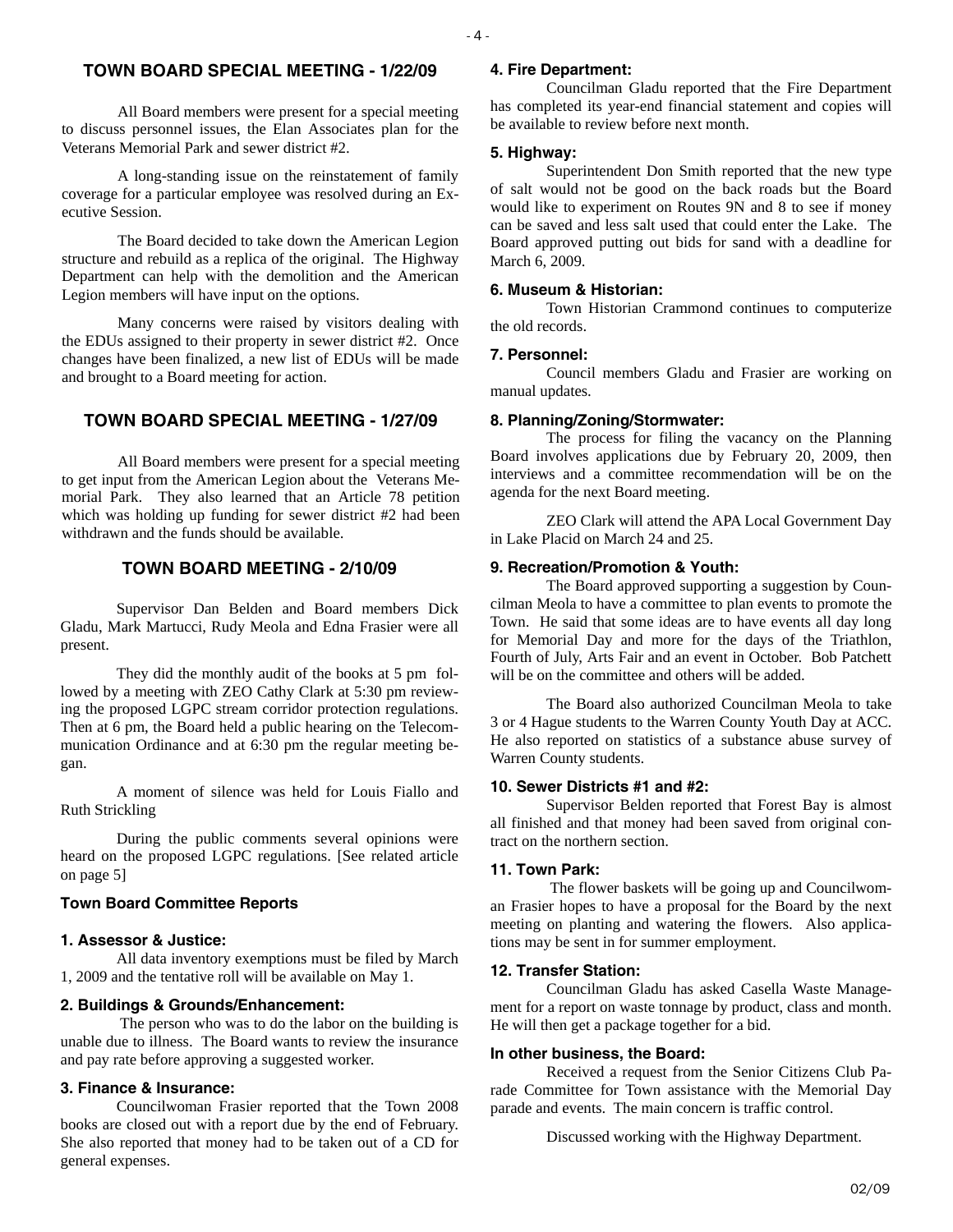Received a memo from the Assessor requesting the Board use the IRS rate of 55 cents per mile for reimbursement. The Board approved using the Warren County rate.

 Approved the signing of the Youth Contract with the Town of Ticonderoga for \$1,000.

Authorized \$5000 for the Fourth of July fireworks.

 Authorized required post-closure environmental monitoring services.

 Approved Resolution #45 relative to the LGPC stream corridor issue.

 Designated themselves as lead agent for the Environmental Review for the Telecommunications and Zoning Code amendments.

 Received a letter from a resident with concern about the parking of large supply trucks in front of the Firehouse Restaurant.

 Set the date of March 10, 2009 at 6:15 pm at the Community Center for a public hearing on the necessary code changes to allow rental of single family homes.

## **CLEAR CHOICE**

An editorial by Judy Stock

 "Clear Choice" is the name of an informational report from the Fund for Lake George subtitled "The Need for Stream Buffers in the Lake George Watershed." We all know that the quality of Lake George is important (certainly for those who use the Lake and for all others in the Watershed who benefit from tourism sales tax and bed tax dollars). Streams that flow into Lake George can carry sediment, pollutants and reduced water quality which impact the health of the Lake. According to the report, "Stream buffers can minimize (these issues) because they stabilize stream banks, moderate water temperature, remove nutrients, trap and remove sediment, control flooding, provide wildlife habitat and improve stream aesthetics." Therefore to positively impact the health of the Lake, stream buffer management is important.

 The Lake George Park Commission (LGPC) is required by state law to have a stream buffer program and is finally going through the process to meet this requirement.

 We reported last month (*The Hague Chronicle*, V. 38, No.1 on page 9) on the new Stream Corridor Regulations for the Lake George Park. Since then, property owners from towns in the southern basin have expressed concern over these regulations and have requested that towns in the Park indicate their displeasure. The advantage to the controversy is that it has made many in the general public more aware of the provisions of the LGPC guidelines.

 A major concern is the permit requirement for development (eg. deck, walkway, building) within 100 feet of a stream. [The current definition for stream appears to be a natural channel in which water runs more than 30 days per year thus not including streams that only appear after a rainstorm or with snow melt.] However, these regulations do not impact on any development which has already taken place. For new de-

## **PLANNING BOARD**

 The Planning Board did not meet on 2/5/09 since there were no applications.

## **ZONING BOARD OF APPEALS**

#### O'LEARY (26.10-1-21) 24 Spring Lane (TR-1R)

 Approval for a variance for a 13' 6" x 22' deck addition to a nonconforming structure was granted by the Zoning Board of Appeals on 1/22/09.

## **SUMMER EMPLOYMENT**

 Applications can be sent in for summer employment for lifeguards, Park attendants and staff for the Visitor Center. For further information contact the Town of Hague Community Center 543-6161.

velopment there is a variance process if the rules cause a disproportionate effect on a land owner.

 To view the LGPC Stream Corridor maps, see <www.lgpc.state.ny.us/stream\_maps.html>

 The Hague Town Board passed Resolution #45 of 2009 at their meeting on February 10, 2009. In it they oppose the current LGPC draft regulations and ask the Commission to cease its action until they consult with the Town, show scientific documentation that there is a need and that the "welfare of the property owners" will not be adversely affected. The lack of scientific documentation hardly seems an issue considering all the scientific evidence available (an extensive list is found in the "Clear Choice" report) and recommended support by Lake George Waterkeeper, Chris Navitsky.

 Councilman Dick Gladu feels there should be a financial analysis regarding the financial impact. He also thinks that focus should be directed to the 8 major streams [Hague Brook being one of them] and the impact of road salt, phosphates and failed septic system on them. This suggestion is a good one which could still be incorporated now or in future revisions.

 The issue of public scrutiny may have some validity. Although the LGPC has held many meetings and published careful responses to objections, there are still many members of the public who are just hearing about these proposed regulations. All property owners who would be affected were supposed to have received a letter from the LGPC but some were overlooked. Councilman Gladu also noted that time has not been given for input from seasonal residents.

 The LGPC will hold the next public hearing on February 24, 2009 at 11 am at the Holiday Inn in Lake George. The public comment period is planned to close by March 15, 2009. A State review and public hearing will also be required before any final revisions and a possible enactment in April.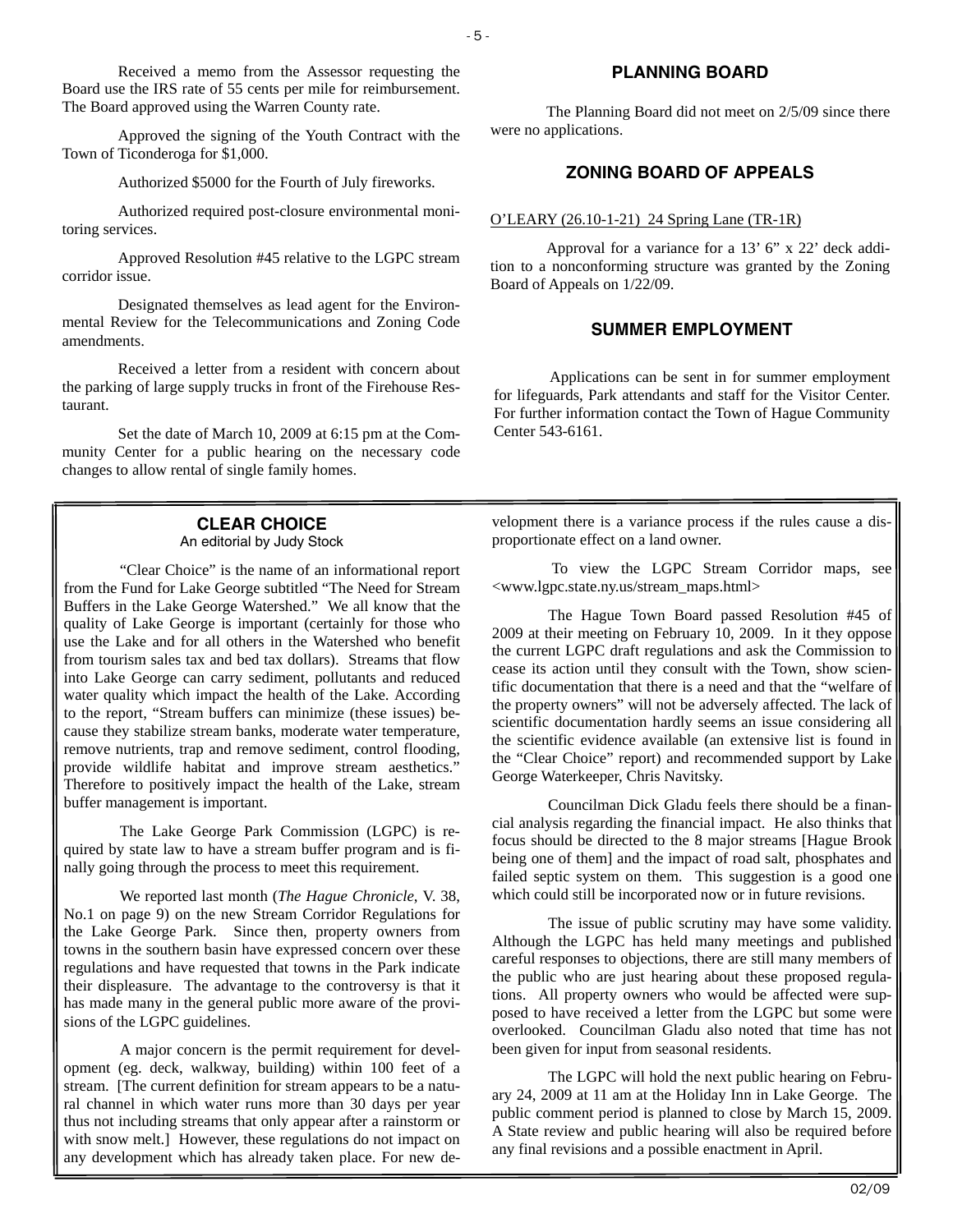## **WINTER WEEKEND FUN**

- 6 -

A beautiful sunny weekend with blue skies saw dozens of people ice fishing and helped the success of another Hague Winter Weekend. The HVFD served an excellent breakfast to start the weekend. The winners of the Fred LaPann Memorial Race under the organization of Sal Santaniello were:

- **Juniors** 1st -Rich Kohler, Hazlet, NJ
- **Co-Ed-Open** 1st Tavish Costello, SUNY Plattsburgh 2nd - Marge Hussman, Ticonderoga 3rd - Meg Taylor, Kittery, ME
- **Masters** 1st Dave Burrows, Ticonderoga 2nd - Theresa Kauffman, Wilmington, DE 3rd - Dave Natale, Ticonderoga
- **Seniors** 1st William "Red" McDonough, Port Henry 2nd - Fred Herbst, Ticonderoga 3rd - Karen Costello, Hague



*Not Bad!* 

 Silver Bay hosted a community day on Saturday and in one activity Karen Gladu and Carol Pittman braved the climbing wall. The Beste Dinner was a delicious buffet catered by Silver Bay. Sal Santaniello announced the Scholarship recipients: Ryan Ryder studying Liberal Arts at HVCC, Jordon Fuller studying at the Orio School of Cosmetology, Shawn Brunet studying Automotive and High Performance at the University of Northwestern Ohio and Samantha Abare studying Animal Science at SUNY Cobleskill.





*Ryan Ryder with great-grandmother Inza Jordon* 

*Shawn Brunet* 

On Sunday, the Sno-goers gave snowmobile rides at the Fish & Game Club.



 $\mu$ <sub>02/09</sub>  $\mu$ <sub>02/09</sub>  $\mu$ <sub>02/09</sub>  $\mu$ <sub>02/09</sub>  $\mu$ <sub>02/09</sub>  $\mu$ <sub>02/09</sub>  $\mu$ <sub>0</sub> *Anyone want a ride?* 

 The very popular Polar Bear plunge took place off the Patchett's Trout House Dock. Thirty seven brave souls jumped into the frigid water while about 150 onlookers, many of whom ventured out onto the ice, snapped photos and cheered them on.



*Are* 



*you* 



There was cross-country skiing at Rogers Rock and the weekend was capped off by a rousing Chili Bake-off at the HVFD hosted by the Chamber of Commerce. *All photos by Judy Stock* 

## **TMS HONOR ROLL**

 Congratulations to the following Hague students who were on the Ticonderoga Middle School Honor Roll for the second marking period.

| <b>GRADE 6:</b>                                                                                                     |                                                             |
|---------------------------------------------------------------------------------------------------------------------|-------------------------------------------------------------|
| <b>FIRST HONORS:</b>                                                                                                | Ian Lawrie                                                  |
| <b>GRADE 7:</b>                                                                                                     |                                                             |
| <b>FIRST HONORS:</b>                                                                                                | Jeanette Coon, Ty Denno,<br>Sean Lawrie, Kimberly Porter    |
| <b>GRADE 8:</b>                                                                                                     |                                                             |
| <b>FIRST HONORS:</b>                                                                                                | Grace Ginn, Bryana Goetsch,<br>Karney Manning, Jordan McKee |
| <i>SECOND HONORS:</i>                                                                                               | Chelsea Kearns                                              |
| Congratulations also to the following students were on<br>the Sentinel Merit Society for the second marking period. |                                                             |

| <b>GRADE 6:</b> | Ian Lawrie                                               |
|-----------------|----------------------------------------------------------|
| <b>GRADE 7:</b> | Jeanette Coon, Ty Denno,<br>Sean Lawrie, Kimberly Porter |
| <b>GRADE 8:</b> | Chelsea Kearns, Karney Manning,<br>Jordon McKee          |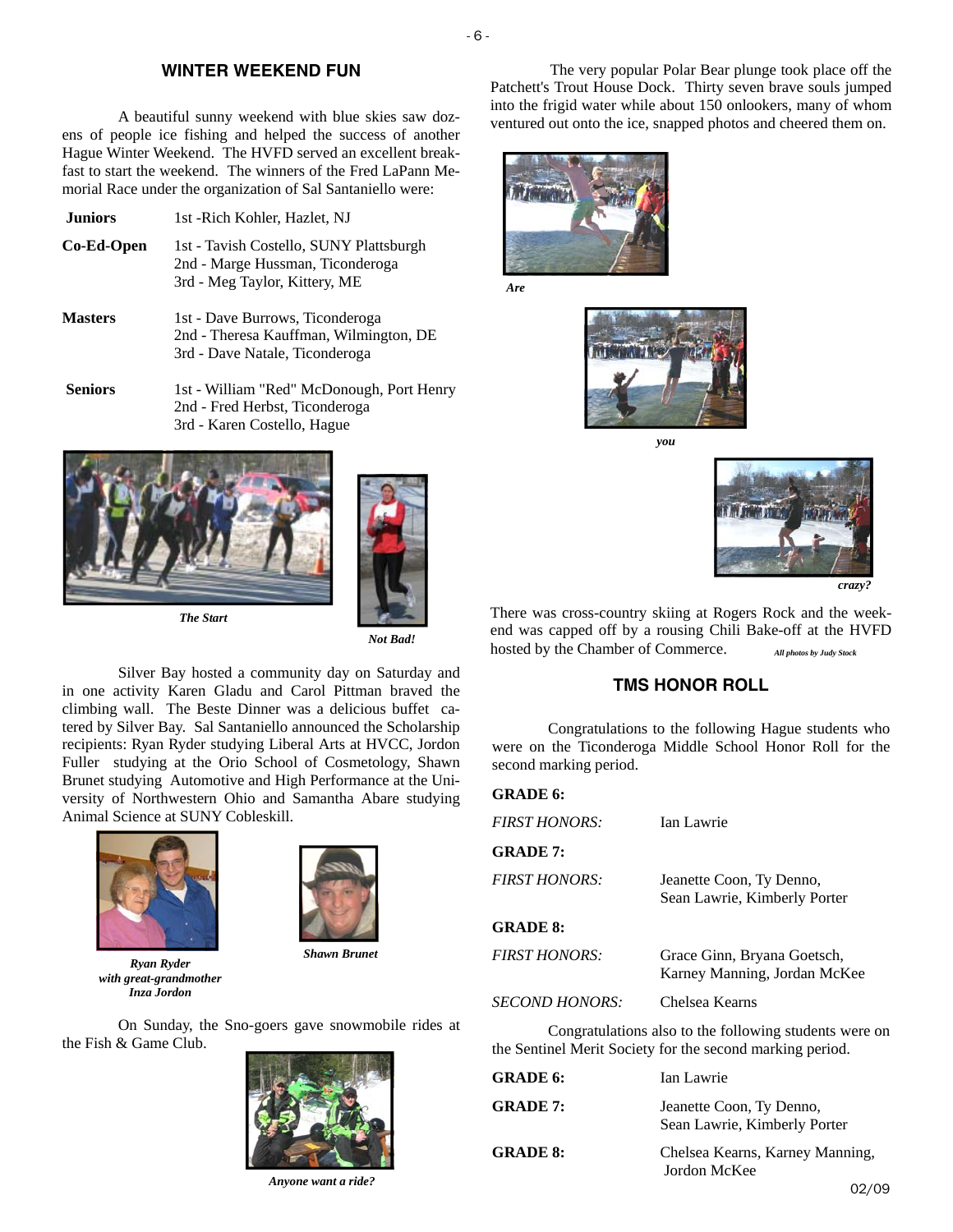



Living in the Adirondacks in the winter recalls the Winter Olympics at Lake Placid in 1932 and 1980. Here's some of what was in *The Hague Chronicle* in February of 1980:

 "**SILVER BAY AND THE OLYMPICS:** Silver Bay Association will host approximately 140 young adult volunteers from Japan, Korea, Australia, New Zealand, Brazil, the Netherlands, Sweden, Finland, Norway, W. Germany, and the U.S. A group from the International Administration of the YMCA will be here to assist the Association. These young people will be working at the Athletes' Village, the Accreditation Offices, for the Press Corps, etc. There will be one week of orientation and cultural exchange programs. They plan visits to local schools and other points of interest. There will also be on-site training for their Olympic volunteer jobs.

 On Thursday, Feb. 7 there will be a showing of a special film on the history of the Olympic flame and amateur athletics in Morse Hall at 1 P.M. At approximately 2:10 P.M. the ceremony will begin. It will end with the arrival of the torch bearer at about 2:30. Support runners from the volunteer group will accompany the torch bearer from the southern end of Silver Bay Road to the INN.

 The Association hopes to devote one evening during the volunteers' stay for an informal get-together with the people of the community."

"**OLYMPIC VOLUNTEERS:** Steve, son of Joe and Cynthia McCranels, Silver Bay, has been accepted as a Press Corps volunteer for the Whiteface Mt. alpine events. He should have some interesting experiences to share.

 Debbie Breitenbach of Silver Bay and a teacher in THS is one of the 140 young adult volunteers from Silver Bay Assoc. She expects to be working at Olympic Village."

**"HAGUE CHAMBER OF COMMERCE:** President Bea Polino invites all the residents of Hague to join in welcoming the Olympic Torch Runner on February 7. He will be accompanied by runners Fred LaPann, Donald McCoy and two high school students. A ceremony will be held in the town park at 3:00 PM prior to the runner's arrival. The T.H.S. Band and Chorus will be on hand to provide music for the occasion. The Chamber, under the direction of Lyn Patchett will serve free hot dogs, coffee and soda to all those in attendance. Inza Jordon has been the Town Coordinator for the Olympic festivities in Silver Bay and Hague."

"The important thing in the Olympic Games is not winning, but taking part; the essential thing in life is not conquering, but fighting.

Baron de Coubertin"

*This series is researched by The Hague Historical Society.* 

## **HAGUE HISTORICAL SOCIETY**

 The Historical Society Board met on February 11th and we have lots of projects in the works. We're hoping that the readers of *The Hague Chronicle* can help with some of them!

- Back by popular demand is an evening of "Show and Share" on Tuesday, March 31st at 7 pm at the Community Center. Bring a picture or an artifact (a farm implement, a birdhouse, or a kitchen item) or any item which recalls a story of Hague or your family. We'll all gather around and listen to your story and share in a little more of Hague's history. It'll be near winter's end so call a friend and bring them too -- it'll help with cabin fever!
- In honor of the 200th anniversary of the birth of Abraham Lincoln, Jerry Crammond, our Town Historian, has done an exhibit in the Hague Historical Museum. Be sure to stop in to see it.
- We're working on a new exhibit on Flora and Theresa Sexton and we're seeking information on these two renowned Hague residents -- early female photographers of some repute. Did you know them? Do you have any photographs done by them of your home or your family? We know the circumstances of Flora's death, but need information on how and where Theresa passed away. If you know anything of the Sexton sisters, please contact us at <haguehistoricalsociety@yahoo.com> or P.O. Box 794, Hague, NY 12836, or call Pat McDonough at 543 -6725.
- We have had some good responses to our mention last month about doing a program on Houses in Hague. We'd like to hear from more of you! We're hoping to do this program during the summer so if you have a home with some history and are willing to share that information and photographs, please email us at <haguehistoricalsociety@yahoo.com>.
- The Town of Hague is working with the American Legion on plans for the new American Legion Building at the brook. It has been suggested that when the building is ready, it be used to display photographs and other memorabilia from Hague residents who have served in the armed forces. If you have photographs, letters from soldiers, uniforms or any items you would like to have considered for display to honor a Hague service person, please contact Kathi and Steve Ramant at 543-6542.

 Please note that anytime you share photos with us we will scan them and return them to you immediately.

...Pat McDonough

"You may delay, but time will not, and lost time is never found again." Ben Franklin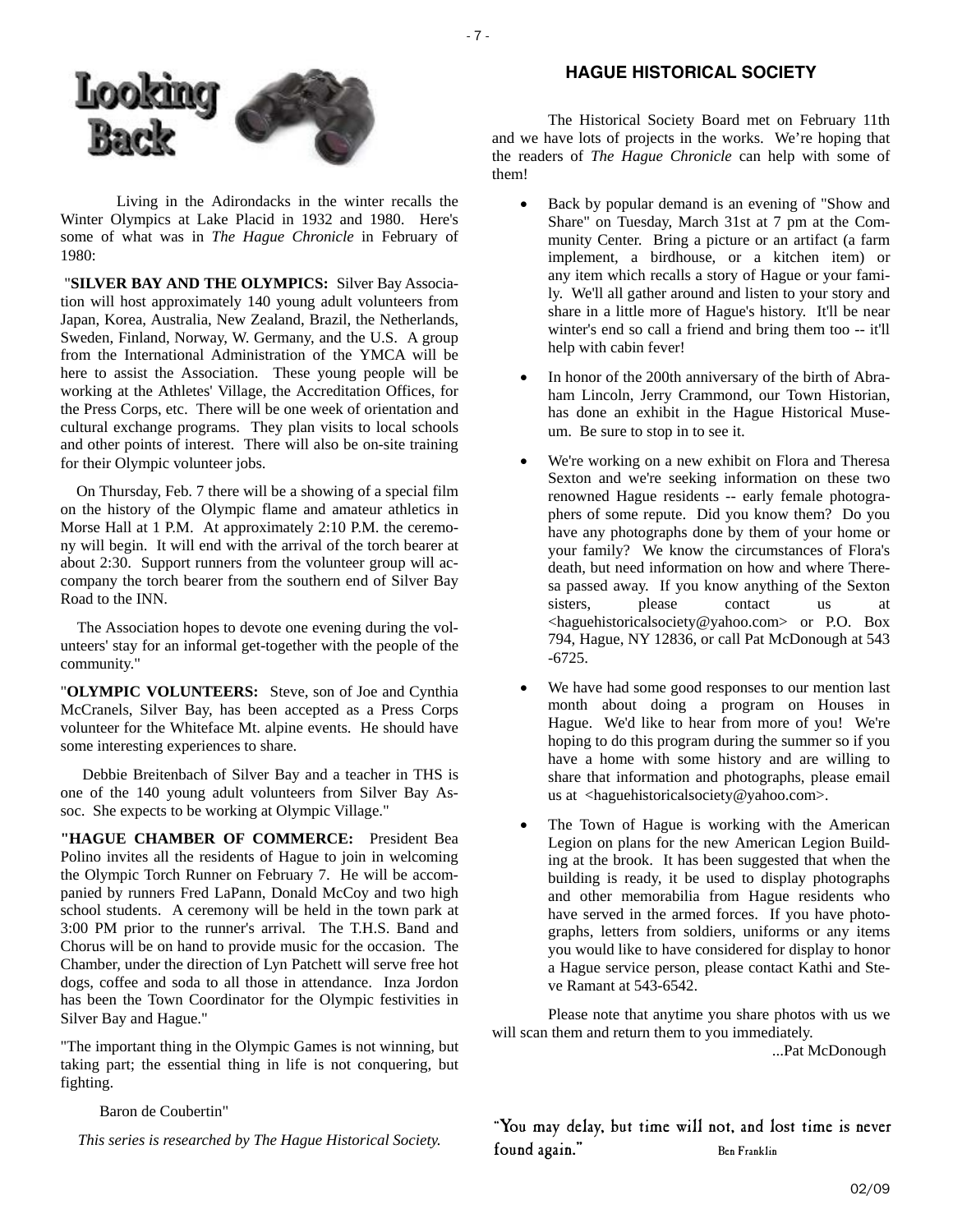# *~SOUNDINGS~*

 $-8$  -

**BORN:** Michael Patrick McCarville on December 21, 2008 to Michael and Alison McCarville of Briarcliff Manor, NY. He is the second grandchild for Michael and Bethany (Beadnell) McCarville of Rocky Point, NY and Forest Bay.

**BORN:** A son, Noah Myles Peterson on January 20, 2009 to Melissa and Myles Peterson II of Delanson, NY. Grandparents are Pam and Myles Peterson of Hague and Linda Them of Endwell, NY and William & Patricia Them of Wysox, PA. Great grandparents are Dolly Kennedy of Hague and T.R. and Betty Them of Wyalusing, PA.

**DIED:** Ruth Strickling, 86, of Dumont, NJ, in her home on January 20, 2009. She was predeceased by her husband Harry in 2007. Surviving is a daughter, Elaine Rosales, two sons, Glenn and Scott Strickling and five grandchildren, Justin, Lauren, Keith, Leah & Amy.

In 1966, Ruth and Harry discovered Silver Bay on Lake George and by 1970 had bought a house so they could spend the whole summer there. Soon after, she became the volunteer director of the watercolor program at The Silver Bay Association and didn't retire until she was 83 years old. Her legacy includes hundreds of her watercolors adorning many, many homes.

**DIED:** Louis F. Fiallo, Sr., 68, of Hague, on January 21, 2009. Louis was a permanent resident of Hague since 1992 and was Treasurer of the Hague Fish and Game Club. Survivors include his wife of 48 years, Barbara, daughters Deborah Gerrity of LaGrangeville, NY and Eileen Aubry of Hague, sons Louis Fiallo, Jr. of Brewster, NY, James Fiallo of Wingdale, NY and Timothy Fiallo of Lake Bomoseen, VT, and his sister-in-law Eileen Amara and her husband, Paul, of Hague. He is also survived by eleven grandchildren.

**CONGRATULATIONS TO:** Tavish Costello, son of Karen and Tim Costello of Hague, who made the Dean's List at SUNY Plattsburgh for the 2008 fall semester. Tavish is majoring in Fine Arts and is currently displaying drawings and sculpture at Restless Roots Gallery on Miller St. in Plattsburgh.

**CONGRATULATIONS TO:** Grant Van Patten, resident of Saratoga Springs and Silver Bay, an emergency department volunteer for the Saratoga Hospital Volunteer Guild which recently received the Auxiliary of the Year Award from the Healthcare Association of NYS.

## **WORLD DAY OF PRAYER**

Church Women United will meet March 6, 2009 at 10:30 am at the First United Methodist Church on Wicker Street in Ticonderoga to celebrate World Day of Prayer. The service this year was written by the women of Papua New Guinea and focuses on the Exodus story of women working together to save Moses from the river. Refreshments will follow the brief business meeting and the program.

## **HAGUE HISTORIAN COLUMN**

 Town Historian, Gerald Crammond <historian@townofhague.org>, found the following information from an article originally published in *The Warrensburg News*.

 In 1889 a young teacher from Hague, Nellie Newton, killed a rattlesnake in the front yard of the school. The reptile had 10 rattles and was a "formidable menace".

An anonymous poem was written about her deed.

*"There was a schoolmarm of Hague* 

 *Whose ideas were not at all vague* 

 *When she heard a snake rattle* 

 *She dispatched him in battle* 

 *That Courageous young schoolmarm of Hague"*

#### **MONROE AT KIWANIS**

 Frederick Monroe, Supervisor of the Town of Chestertown and Chairman of the Warren County Board of Supervisors, spoke at the Ticonderoga Kiwanis Club meeting on January 15, 2009. As the Executive Director of the Adirondack Park Local Government Review Board, he discussed why his group feels the Adirondack Park Agency's recent adoption of new shoreline regulations constituted an excessive use of APA authority and explained the rationale for two lawsuits seeking to overturn the Agency's decision.

 Mr. Monroe indicated that the Review Board's position is that the Park Agency lacked the statutory authority to enact new shoreline regulation and the new regulations would effectively repeal the protection given to owners of existing lakeshore structures. The Review Board hopes the court cases will force the Adirondack Park Agency to seek legislative authority before adopting new rules.

## **LOGGING PROGRAM**

 The Warren County Historical Society, in conjunction with the Quadricentennial Celebration of Hudson, Champlain, and Fulton, is having a program entitled "Logging on the Hudson" with Dick Nason and Richard Merrill. The program will take place at 7 pm on March 18, 2009 at Little Tannery Pond, North Creek. For additional information call Marilyn Van Dyke, Executive Director at 743-0734.

## **GLENS FALLS GALLERY**

*bjsartworks* Gallery at 71 Lawrence Street, Suite 208 in Glens Falls at "The Shirt Factory" has exhibits by local artists. "Find Peace Through Art", works by Daniel Zollinger, has been extended through March 7, 2009. From March 15 - April 25, 2009 "The Co-op Artists of Beekman Street" will be showing with an artists reception on March 28, 2009 from 6 - 8 pm. For more information see <www.bisartworks.com>.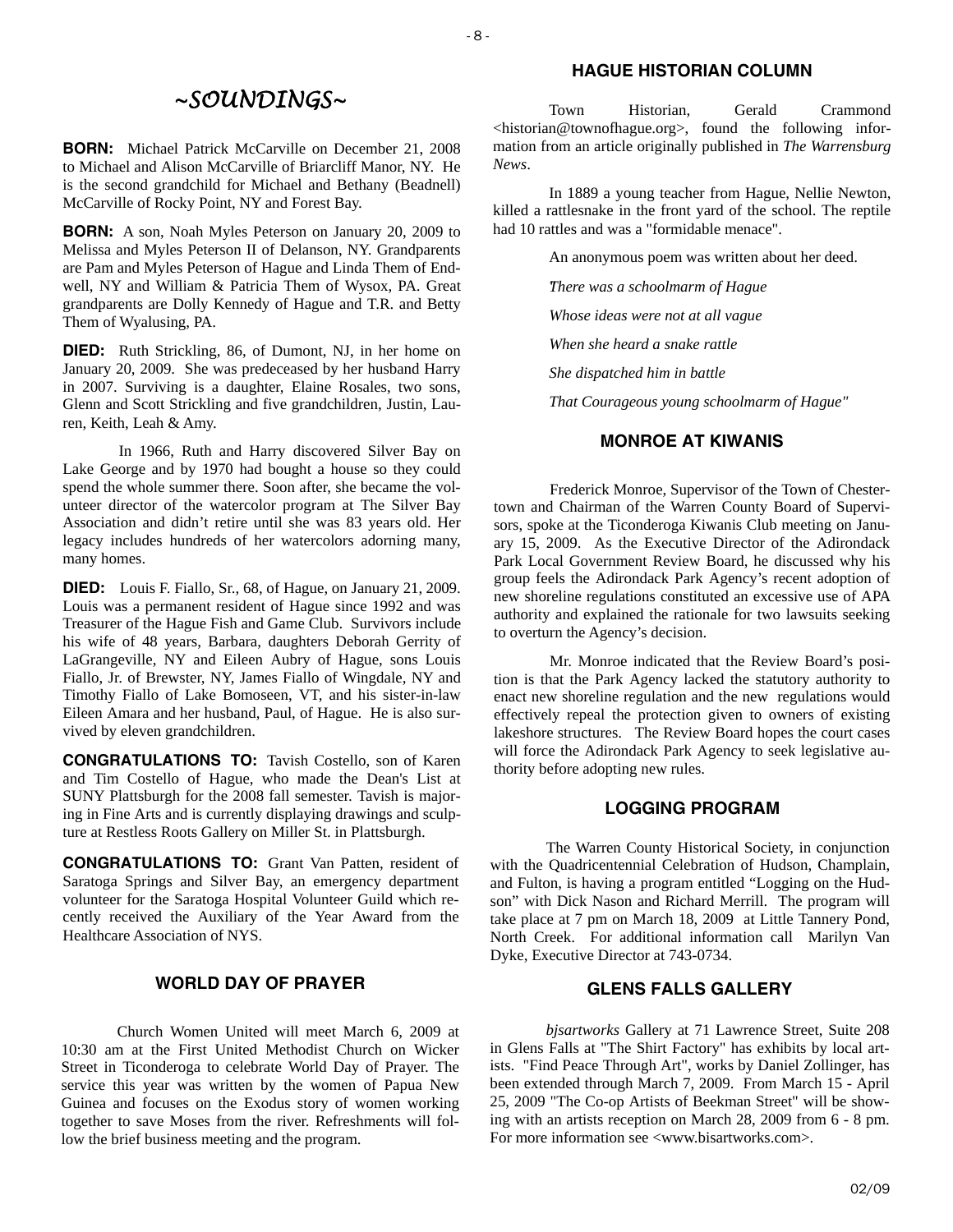## **Nature News** by Nancy Wotton Scarzello

#### **The Cedar Swamp in Chilson**

 Sometimes, when deadlines come for this article's submission, I am not sure what I want to write about. When that is the case, I will often just take a walk out into the natural world to see what will inspire me. This month I had many ideas: beaver lodges out in the creek, the well-worn path of a fisher cat, empty bird nests…I had been taking walks out onto the frozen creek and cedar swamp behind the house here in Chilson  $\sim$  so much to see and investigate, I was sure to get plenty to work with. I packed my field bag with sketchpad and camera, and donned my snowshoes to keep me above the softening snow. Although the previous week had been frigid and the snow crust had been packed hard, today temps were almost 50 degrees and the deep snow was becoming slushy. I always take along my neighbor's dog, Wags (I'm not sure who enjoys the company more) and we usually hike a packed trail through the woods to the creek where we could cut across the frozen swamp to the beaver lodges.



*Wags – on walk about* 

But today I decided to take a new approach and cut through the woods to the north, down into the cedar swamp and then make my way along the swamp edges south to the beaver lodges and then home. I had never been this way and immediately found it to be quite beautiful and inspiring. Wags struggled through the deep snow but wouldn't give up the adventure for anything.

 The cedar swamp is dark and peaceful. Chickadees, nuthatches and woodpeckers were the only outward signs of life, but I found a "hole" in the snow that went deep into the wet bank below that was the obvious home to some larger animal evidenced by the amount of scat around the entrance. Maybe a muskrat? The lichens on the trees fascinated me, the colors and patterns of the different varieties were extraordinary and I took dozens of pictures with plans to paint them later. We came out of the cedar trees onto the creek's edges. Here, it is really a marsh-like pond where the beavers have created a network of channels that run through the "field" towards the dam and then becomes Penfield Pond to the north. I had the incredible sensation that the scene reminded me of the Arizona desert. The frozen, snowy "pond" was like the desert floor with mountains in the background; the dead or leafless alder, willow and viburnum shrubs looked like the ocotillo and cactus scattered throughout; and the grassy hummocks and cattails resembled the scrub-brush of desert bottomland. In this open area, I found several abandoned bird nests in the shrubbery and was able to get up close and photograph them, noticing in detail the materials that were used in their construction: grasses, slender twigs, cattail fluff, lichens, moss, pine needles, string, algae. One had thin white eggshells left behind and another had several opened basswood seeds left in the shallow hollow  $\sim$  maybe where a mouse had stored and eaten them?

 At this point I had hooked up with my tracks from previous days and the beaver lodges were in sight. My tracks wove between the alder brush and grass clumps and I stayed on the trail even though I was now on familiar ground, albeit coming from the opposite direction, I headed towards the shore. And then, as I stood there in the middle of that beautiful landscape, like a trap door opening below me, the snow and ice gave way and I plunged into the creek! Up to my armpits, with my snowshoes weighing me down, field bag with camera under water  $\sim$  I was in the middle of nowhere with only my head above the snow! Strangely, I didn't panic at all, my heart didn't race and it seemed like slow motion when I very, very carefully stretched my arms across the snow in front of me, laid my chest upon it and slid/pulled myself out on my belly until I could bend my knees and bring my snowshoes up behind me out of the water, inching my way to solid ground. Luckily, the air temp was almost 50 degrees so I didn't get really cold during the half mile or so I had to travel until I got home. Luckily, I knew how to get myself out of the ice. Luckily, my field bag was water repellant and my camera survived. (OK, I admit that when I was finally out of the hole, but still lying in the snow, I checked my camera first and actually took a picture of the "scene" of the accident!) And as I came to the place where the creek had been frozen for weeks ~ where I usually enter the swamp  $\sim$  I found that the ice had melted and the creek was flowing and I never would have ventured out there if I had known that. I broke several rules of safety that day: never venture out onto the ice if you are unsure of where and how thick it is  $\sim$  especially when there has been a thaw, never go out onto the ice alone, and always tell someone where you are going. No one would have known even to look for me, let alone where.

 I am so very grateful that I arrived home safe and sound ~ dripping wet and boots filled with water aside. And knowing that I had asked for inspiration and got it, I also know that lessons are well retained when personal experience is the teacher. All in all, I am thinking of yesterday as "Nancy's Excellent Adventure"!

## **Weather Report** by JoAnne DeFranco

#### **Hague Weather Report- 1/12/09- 2/14/09**

 Weather for this period can be summed up in 2 wordscold and snowy. It has been a real old fashioned winter. January  $14-18<sup>th</sup>$  we experienced extreme cold with low overnight temperatures well below zero. My thermometer showed an overnight low of -15 degrees on Jan 16. A lady in Ticonderoga told me her thermometer dipped to -20 . The cold temperatures have been great for making ice on Lake George. There have been many fishermen out there so I would have to assume it is very thick. We had a few snow showers on Jan 18 and 19 accumulating 2 - 4". The largest snowfall came on Jan 28 with about 10-12". Temperatures have moderated the last few days of this period. Wednesday, February 11, the high was 48 degrees. It has been above freezing for several days allowing the ice to melt off roofs, sidewalks, and driveways. The trend should continue into the coming week. Our daylight is increasing. It is almost 5:30 pm before it is dark. The sun rises at 6:55 am. Spring is just around the corner but we have to go through March first. There are usually 2-3 good-sized storms in March.